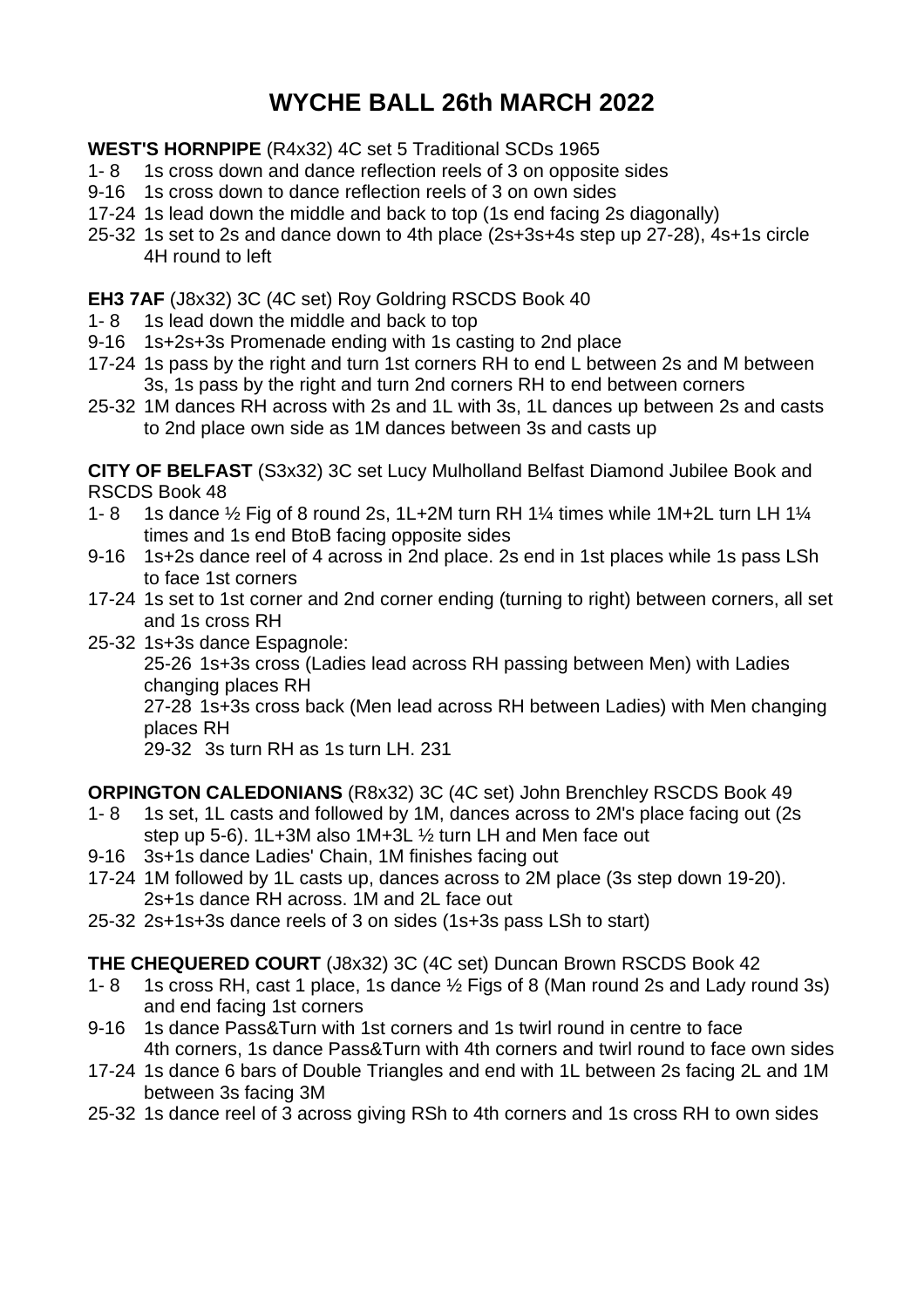**THE WYCHES OF CHESHIRE** (S3x32) 3C Triangular Set Liz Bruynooghe

- 1- 8 All set to partner, Ladies cast in and to right into next Ladies' place; all set to 'new' partner and turn 2H. Finish facing 'new' partner
- 9-16 All dance interlocking RSh reels of 4 and end by turning 'new' partner % RH to bring Men into centre
- 17-24 Men dance LH across 1⅓ round finishing in triangular set facing original partner; all dance DoSiDo passing LSh. 231
- 25-32 All Set&Link; Ladies followed by partners chase clockwise 1 place and on bar 32 all pass partner RSh to form triangular set facing partners. 312

**SNOWDROPS IN THE GLEN** (R8x32) 3C (4C set) Ruth Beattie Glasgow 90th Anniv

- 1- 8 1s cross RH, cast, dance  $\frac{1}{2}$  Fig of 8 round 3s (2s step up bars 3-4)
- 9-16 1s lead down the middle and back to 2nd place
- 17-24 2s+1s+3s join hands on sides Adv&Ret, all turn partners RH into promenade hold
- 25-32 2s+1s+3s dance Promenade

**FAREWELL TO BALFOUR ROAD** (J1x96) 5C set Andrew Buxton RSCDS Book 52

- 1- 8 1s+2s circle 4H round and back
- 9-16 1s+2s Set&Link; 1s+3s Set&Link
- 17-24 \*2s start\* while 1s+4s+5s dance mirror reels of 3 on sides (1s in/down to start)
- 25-32 1s set, cross down RH to 4th place (4s step up); 1s set, cross down LH to 5th place (5s step up)

\*New top couple start every 16 bars. Repeat until 1s back in 1st place, they stand for 16 bars while 5s continue bars 17-32 ending back in 5th place\*

**BARBARA'S STRATHSPEY** (S8x32) 3C (4C set) Sue McKinnell RSCDS Book 46

- 1- 8 1s Set&Cast 1 place, 1s dance  $\frac{1}{2}$  Fig of 8 (1M round 2s, 1L round 3s)
- 9-16 2s+1s+3s set and 1s cross passing RSh, 2M+1M also 1L+3L turn RH 1½ times on sides
- 17-24 1s+2s+3s dance 3 couple Bourrel:
	- 17-20 1M+3L also 2M+1L set advancing and ¾ turn 2H to line up/down middle then ½ turn single to face own partners as 3M and 2L chase anticlockwise to face them
	- 21-24 All set and turn 2H to own sides. 312
- 25-32 All chase clockwise ½ way, all ½ turn partners RH and twirl to places. 213

## **FESTIVAL FLING** (R8x32) 3C (4C set) Lily Davison RSCDS Book 44

- 1- 8 1s set, cross RH, cast 2 places and dance up to face 1st corners
- 9-12 1s set to 1st corner and change places RH with 1st corner persons who pass LSh to face 2nd corners (3L facing 2L and 2M facing 3M)
- 13-16 Original 1st corner persons set to 2nd corners and change places RH; 2nd corners pass LSh to face 1st corner positions (2L facing 1L and 3M facing 1M)
- 17-20 Original 2nd corner persons set to 1st corners (1s), change places RH and 1s end BtoB facing opposite sides as for double triangles
- 21-24 All set as in double triangles, corner persons chase 1 place clockwise while 1s pasde-basque round each other to face down (Man with partner on left)
- 25-32 1s nearer hands joined dance down between 3s, cast up to 2nd place, dance up between 2s and cast to 2nd place

## **INTERVAL**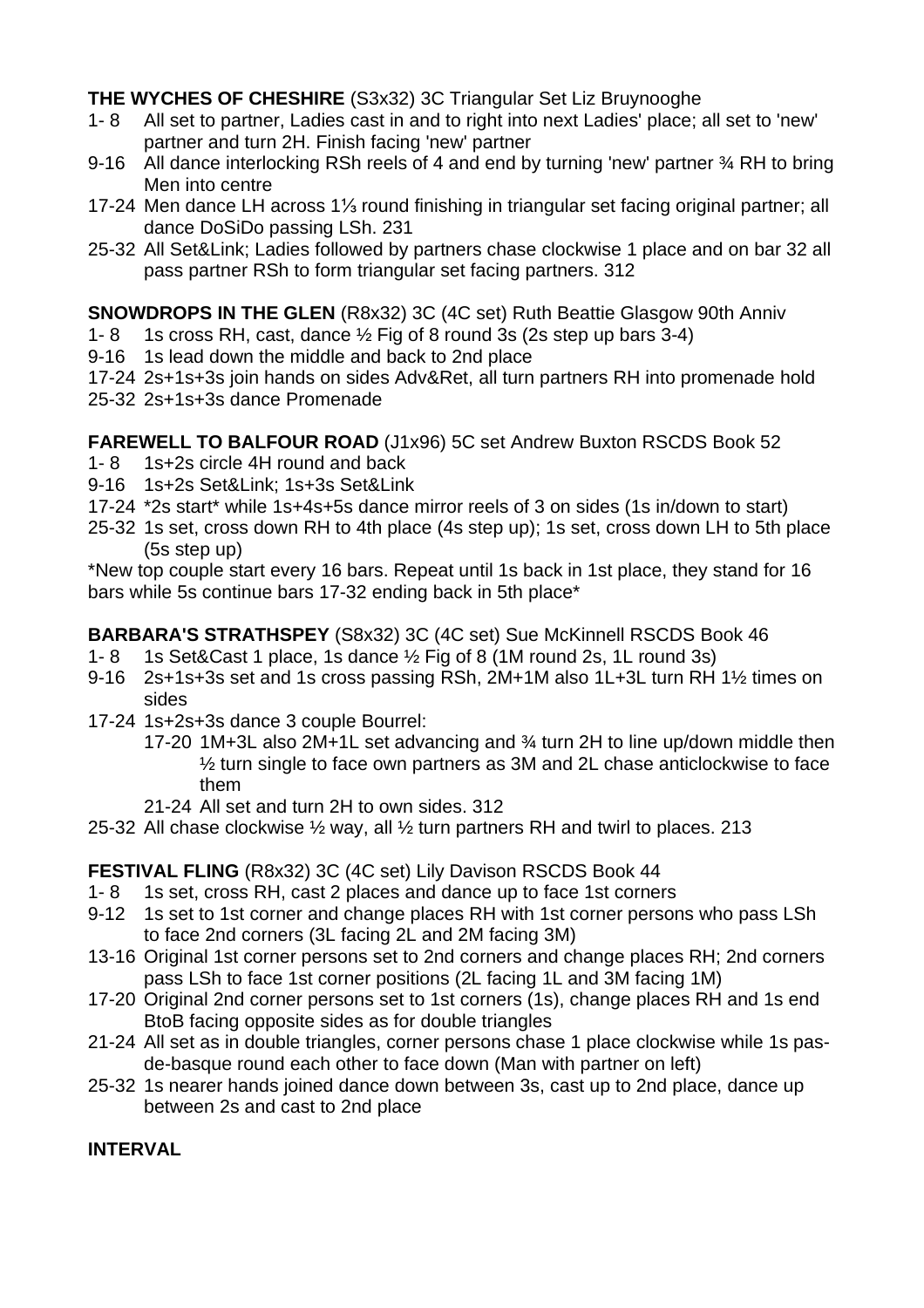**TRIBUTE TO THE BORDERS** (J8x32) 3C (4C set) Roy Goldring RSCDS Leaflet Dances

- 
- 31<br>1- 8 1s cross RH and cast 1 place, turn RH  $1\frac{1}{2}$  times to end in promenade hold facing 2M
- 9-16 1s dance  $\frac{1}{2}$  RSh reel of 3 on Man's side, cross to face 3L and dance  $\frac{1}{2}$  RSh reel on Ladies' side 1s end facing 3L (in top place), still in promenade hold
- 17-24 1s set to 3L, swivel right and set to 2L, set to 2M, set to 3M (2s+3s set advancing into centre) ready for...
- 25-32 3s+1s+2s Allemande. 3124

## **FLIGHT TO MELBOURNE** (R4x32) Sq.Set Shirley Campbell RSCDS Book 47

- 1- 8 1M+3L dance Fig of 8 round 2s while 1L+3M dance Fig of 8 round 4s
- 9-16 1s in prom hold dance reel of 3 across with 4M+2L (RSh to 4M to start) while 3s dance reel of 3 with 2M+4L (RSh to 2M)
- 17-24 All Set&Link, ½ turn partners RH and all chase clockwise 1 place
- 25-32 All circle 8H round and back

**MONTPARNASSE** (S4x32) 4C set Ann Dix Reel Friends 3

- 1- 8 1s and 4s set and cross RH, cast in 1 place (2s and 3s step down/up) and dance LH across ½ way
- 9-16 All dance RSh reels of 4 on sides and end facing up/down
- 17-24 All set to facing person on sides and turn 2H, 2s+4s also 1s+3s circle 4H round to left
- 25-32 2s+4s also 1s+3s dance Diamond Poussette

**THE AVIATOR** (J8x32) 3C (4C set) Carola Fischer-Tress RSCDS Book 52

- 1- 8 1s lead down, on bar 4 1M crosses partner in front and 1L followed by 1M cast up behind 4M and 3M and across into 2nd place facing 3L (2s step up 3-4)
- 9-16 1s (1L leading) dance ½ alternating tandem reel with 1st corners; 1M continues reel with corners passing 3L LSh while 1L+3M turn LH to face 2L
- 17-24 1s (1M leading) dance ½ alternating tandem reel with 2nd corners; 1L continues reel with corners passing 2L LSh while 1M+3L turn LH. 1s end in 2nd place opposite sides, 1L facing out
- 25-32 1s dance up, round 2s by RSh (1L behind 2M, 1M in front 2L) and 1M followed by 1L cast 1 place, across set to end in 2nd place own side (6 bars). All 3 couples set

**WICKED WILLY (Uilliam Dona)** (R4x32) 4C set Harry Ways Bicentennial Book+7 SCDs

- 1- 8 1s and 4s cross RH and cast 1 place, dance ½ Fig of 8 round end couples into centre facing corner just passed
- 9-16 1s and 4s dance 'Hello-Goodbye' setting to face diagonally opposite corner
- 17-24 1s and 4s turn corner person RH and dance LH across once round to end on opposite sides
- 25-32 Bottom 2 couples dance ½ R&L, then middle 2 couples dance ½ R&L. 2341

**BROADWAY** (S3x32) 3C Chris Ronald Big Apple Collection Sunday Class Book 2

- 1- 8 1s dance down (2 bars) and turn 2H (2 bars), 1s dance up and cast to 2nd place
- 9-16 2s+1s+3s Set&Link for 3, 1s dance ½ diagonal R&L starting diagonally left
- 17-24 All Set&Link for 3, 1s dance ½ diagonal R&L starting diagonally left. (3)(1)(2)
- 25-32 All set and ½ turn RH, face partner and pull back RSh, dance out to places and set. 312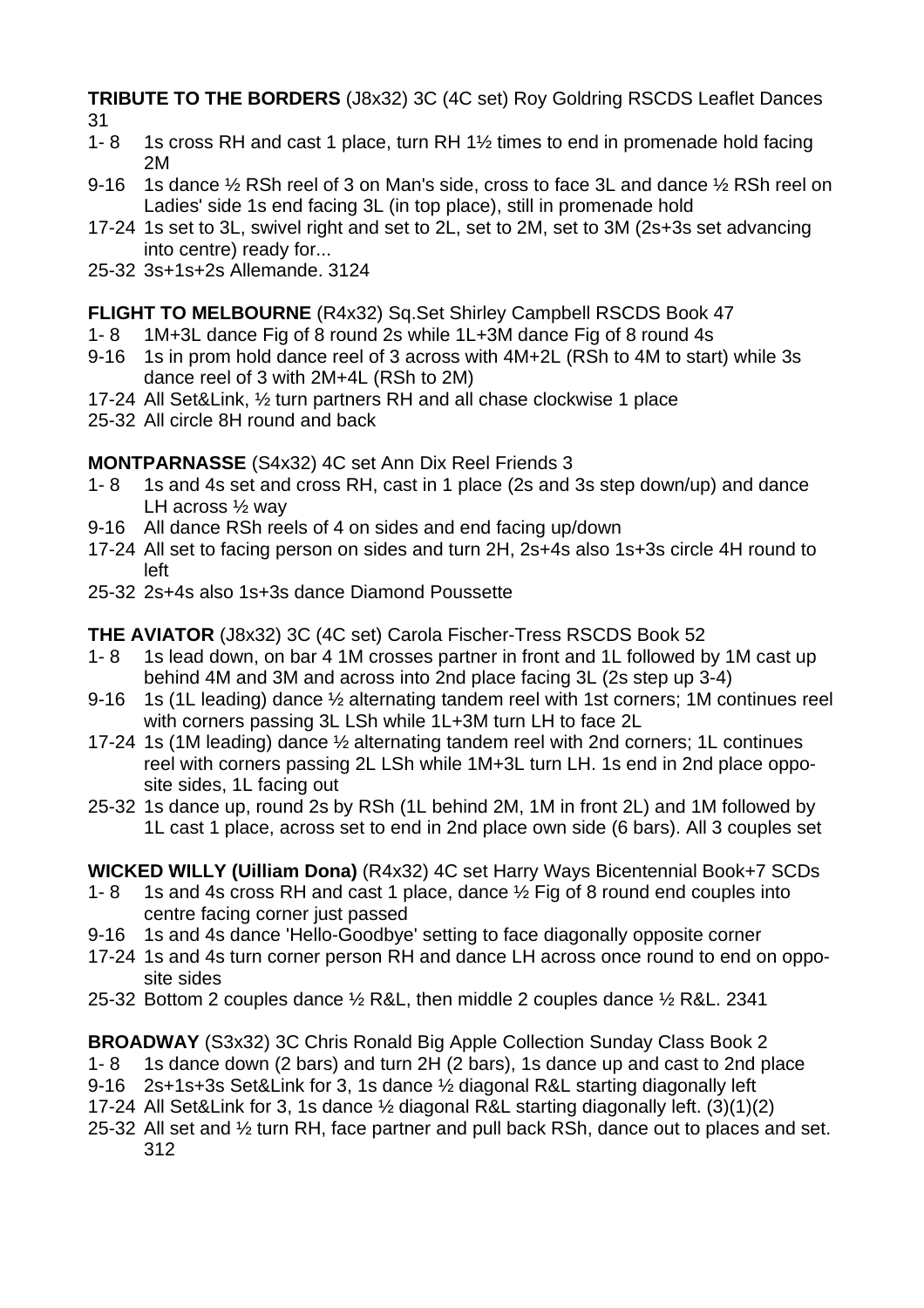**THE SPRING FLING REEL** (R8x40) 3C (4C set) Samantha Burton RSCDS Book 50

- 1- 8 1s turn RH, cast (2s step up bars 3-4), cross RH, cast to Right to 1L between 2s facing down, 1M between 3s facing up
- 9-16 1L+2s and 1M+3s Adv&Ret, circle 6H ½ round to Left
- 17-24 1M+3s and 1L+2s Adv&Ret, 1s turn RH 1¼ times to face 1st corners
- 25-32 1s dance ½ diagonal reel of 4 with 1st corners, pass RSh, ½ diagonal reel of 4 with 2nd corners. 1s end in middle 1M below 1L facing own sides
- 33-40 1L+2s and 1M+3s dance LH across. 1s end 2nd place opposite sides. 2s+3s turn LH while 1s turn RH 1½ times to own side. 213

**MACDONALD OF THE ISLES** (S3x32) 3C set Derek Haynes Carnforth Collection 2

- 1- 8 2s dance full diagonal Reels of 4 with 1st corners, passing by the LSh to face 2nd corners
- 9-16 2s dance full diagonal Reel of 4 with 2nd corners to end in original places
- 17-24 All dance Snowball Grand Chain for 3 couples:
	- 1s cross RH and change places LH on side with 2s
	- 1s change places RH with 3s while 2s cross over RH
	- 1s cross LH while 2s and 3s change places LH. 3(2)1
- 25-32 3s+2s dance ½ R&L, 3s dance ½ Fig of 8 round end couples (3M up and 3L down) to end in 2nd places. 231
- **THE FLIGHT OF THE FALCON** (J8x32) 3C (4C set) Barry Priddey Anniversary Tensome
- 1- 8 1s set, cast 1 place and turn LH to 1M facing his 1st corner with his partner behind him
- 9-16 1M followed by partner dance a full RSh diagonal Alternating Tandem reel of 3 with 1st corners and end facing Lady's 2nd corner
- 17-24 1M followed by partner dance a RSh Alternating Tandem reel of 3 with 2nd corners and 1s end facing own 1st corners
- 25-32 1s turn 1st corners RH, pass RSh, turn 2nd corner RH and pass RSh to 2nd place own sides (corners turn for 4 bars)

## **EXTRAS:**

**BRATACH BANA** (R8x32) 3C (4C set) John Drewry Bon Accord Book

- 1- 8 1s turn RH and cast 1 place, 1s dance LSh round 1st corners to 2nd place opposite side facing 2nd corners
- 9-16 1s dance ½ Reel of 3 on the sides and dance ½ Reel of 3 across (1M with 3s at top, 1L with the 2s)
- 17-24 1s turn LH, turn 3rd corners RH (1st corner person) and pass RSh to turn 4th corner RH ending in 2nd place own side in prom hold with 4th corner
- 25-32 1s+4th corners Prom diagonal across (pass RSh) to diagonal opposite corner and ½ turn to end 1s in 2nd place opposite side, 1s dance ½ diagonal R&L (M up, L down) to end in 2nd place

## **THE CRANBERRY TART** (J8x32) 3C (4C set) Terry Glasspool 7 Year Itch

- 1- 8 1M sets and casts 1 place, sets and petronella turns between 3s facing up while 1L stands for 2 bars then sets, casts 1 place and sets
- 9-16 1M sets in line with 3s and all 3 Adv&Ret then 1M advances to partner while 1L petronella turns between 2s and sets in line with 2s then all 3 Adv&Ret
- 17-24 1L followed by partner dances reel of 3 across with 2s (RSh to 2L) to end in 2nd place own sides
- 25-32 1s dance RSh reels of 3 on sides giving RSh to 3s. 213